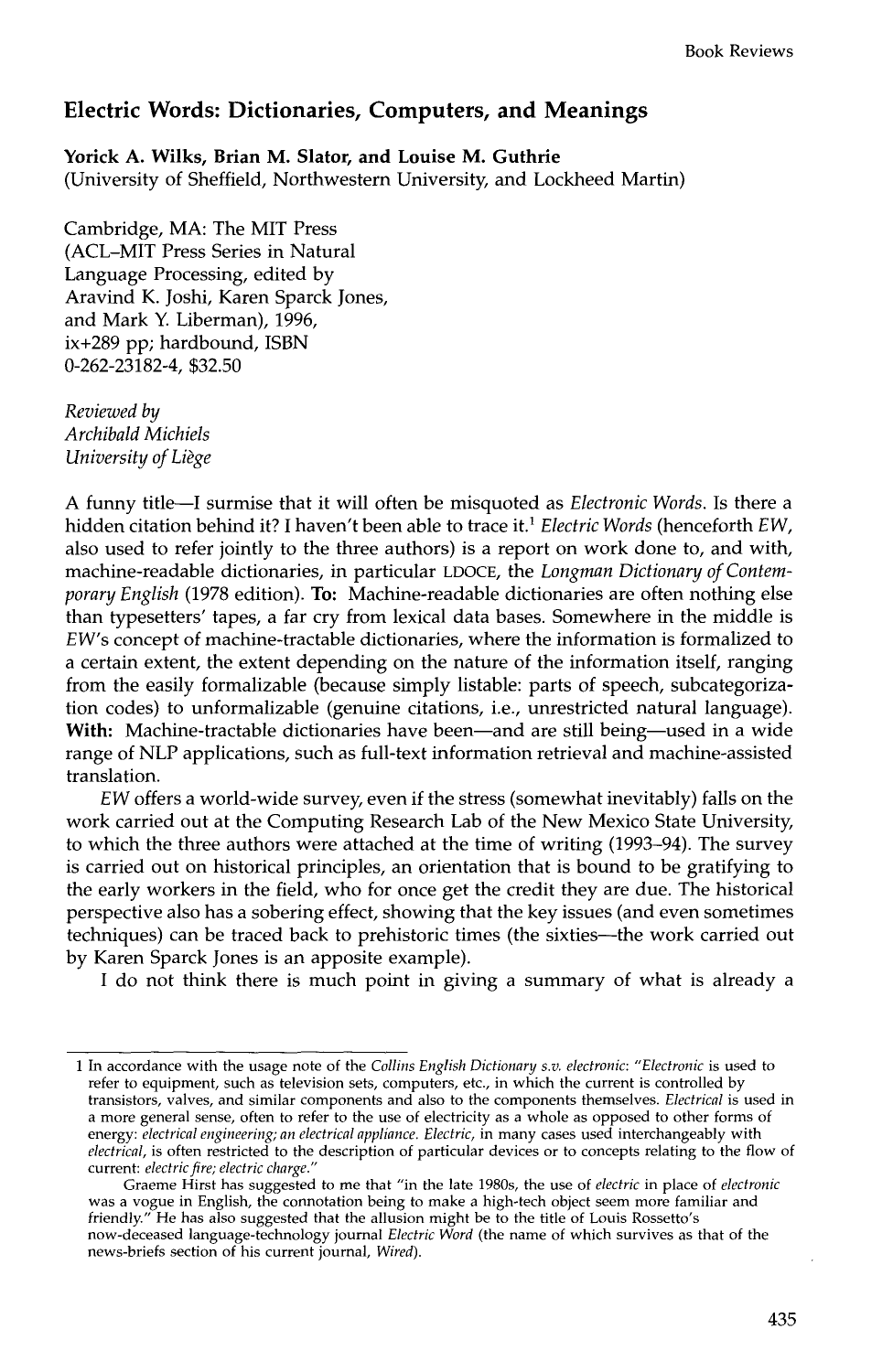summary. *EW's* purpose is not to report on new research,<sup>2</sup> but rather to ground the research reported on in a philosophical perspective. The main body of the book can be divided into three parts:

- A historical overview of theories of meaning, carried on in a spirit of philosophical inquiry (Chapters 2-4). This section is often polemical in tone, and Yorick Wilks's hand is easy to recognize (the abrasive humor alone would betray the author). The main tenet of the position argued for is that meaning is symbolical ("meaning is other words or symbols," p. 15). From there it follows that primitives are words (of a given natural language, be it English or Swahili or whatever).
- A look at dictionaries and thesauri as products of the lexicographical tradition, which relies on a number of central hypotheses, the most important of which is the divisibility of a word's semantic space into word senses (Chapter 5).
- The transformation of machine-readable dictionaries into machine-tractable dictionaries and an overview of their uses in NLP (Chapters 6-14). This part includes an interesting discussion of "empty" heads in dictionary definitions and of the *genus-differentiae* definition pattern in general, as well as of genus disambiguation techniques (Chapter 10).

I think it would have been useful to give the reader a pointer to work that pursues similar aims without making use of dictionaries at all (pure corpus-based research). I suggest Grefenstette  $(1994)^3$  as a good starting point. The reference would have fitted nicely in the discussion of the Pathfinder Networks (p. 116 and again p. 128). Similarly, as a complement to the discussion of the COBUILD dictionary and the corpus it is based on (p. 101), it is now possible to refer the reader to a very useful CD-ROM, COBUILD COLLOCATIONS.

A survey such as *EW* cannot afford to go into details, so it would be wrong to insist on an in-depth treatment of the issues the authors raise. But they can be blamed for overusing the phrases *in depth* and *in detail,* when all they provide is a cursory treatment. For instance, on page 125, they claim that the LDOCE codes are described "in detail" in Chapter 7, where they are assigned a single paragraph (p. 99). On page 125 the description is really too meager to be of much use. Besides, the authors are liable to mislead the reader when they write "It is usual for verb entries to have more than one of these codes." The important thing to note is that the codes are assigned to word senses, not to whole entries. Without this knowledge it is difficult to understand the use (discussed in *EW)* made by Boguraev and Briscoe (1987) of LDOCE grammatical code assignments to provide a classification of verbs into such classes as subject-raising verbs, object-equi verbs, etc., on the basis of "suggestions" to be found in my doctoral dissertation (and further discussed in Michiels 1995).

In general I am very much in agreement with the positions argued for by the three authors. One area of disagreement is the assessment of the value of LDOCE for

<sup>2</sup> Which doesn't mean, of course, that the reader won't find anything new for him or her. I have profited from the very interesting exposition of the technique of simulated annealing (pp. 202-6). I think a similar treatment ought to have been given to the notion of mutual information (which is mentioned rather than discussed, p. 185), insofar as it has proved crucial for the study of collocations.

*<sup>3</sup> EW's* bibliography has only one entry for 1994, so it is probably safer to think of 1993 as bibliographical *terminus ad quem.*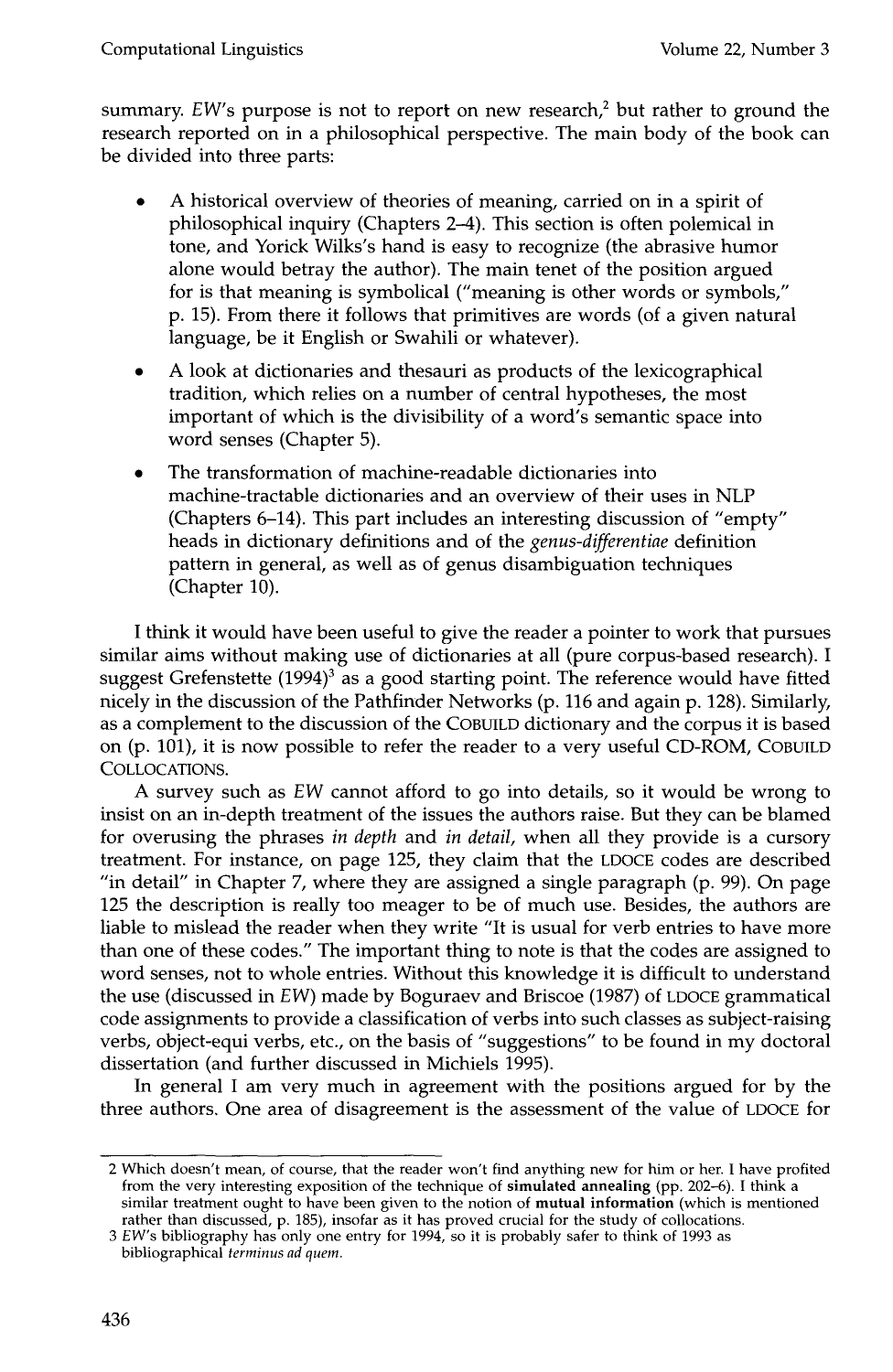some of the research they report on. I think they tend to minimize the problems raised by the use of a controlled defining vocabulary. In LDOCE lexical "simplicity" is often bought at the price of syntactic convolution and unnaturalness. I very much doubt that sense-tagging the defining words in LDOCE definitions always makes sense or even is always possible. The authors claim (p. 201) that LDOCE's small defining vocabulary makes it a useful corpus for obtaining co-occurrence data. But being compelled to use a controlled vocabulary has often led the LDOCE lexicographers to write definitions from which it would be very hard to see which word or word sense is being defined (as in the eighth definition of *keep:* "to have for some time or for more time"). It is not clear that the data that one can extract from such definitions are really relevant for co-occurrence studies, if by these are meant studies of collocational properties. Also, my experience with the LDOCE tape has taught me that LDOCE semantic features are often assigned rather erratically, and that the LDOCE semantic hierarchy itself, with its inclusion of funny 0r-features, is not carefully thought out. The authors are more clearly aware of the danger of using LDOCE examples, which are not genuine, but coined ("concocted with non-native English speakers in mind," p. 196).

The survey presented in *EW* cannot be expected to extend up to the year of publication of *EW* itself, 1996. But I think the reader is entitled to know the upper time limit, and the introduction ought to have mentioned it.<sup>4</sup> From the bibliography it would seem that 1993 is the real border, as already mentioned in footnote 3. It is not surprising, then, that the chapter that already feels the most dated should be the last, entitled "The present." In this chapter the authors report on E.C.-funded R&D projects (p. 245). Besides uncritically repeating the proffered aim ("can be considered as a follow-up to the Eurotra MT project in an effort to make some use of the lexicons constructed as part of that enormous enterprise"), they draw up a catalogue of things to be done (of very little interest unless one is writing a history of European NLP policies) rather than report on work actually carried out. No fewer than four times the reader is faced with a curious use of *is to* in the preterite (e.g., "ET-10 63 was to enhance the Eurotra system"), which one has the choice of interpreting as either some kind of epistolary past-as when Cicero ends a letter to Atticus with the word *Valebam,* meaning *I was in good health (when I wrote this)--or* as an uncanny report on the project's suspected failure *(was to, but didn't).* The *Cambridge International Dictionary of English* (CIDE 1995), which the authors do not refer to by name but describe as "the new dictionary from Cambridge," i.e., forthcoming, has been sitting on my desk for quite a while (it came out in the second half of 1995).

A survey of work carried out on machine-readable dictionaries in the years 1993- 96 would probably lay greater emphasis on bilingual dictionaries (cf. the E.C.-funded DECIDE and COMPASS projects). The judgment passed on such dictionaries in *EW-*  despite the hedges-sounds a bit harsh: "A printed bilingual dictionary is normally little more than lists of pairs of equivalent strings from different languages, usually with some examples of usage mixed in" (p. 208). Good bilingual dictionaries, such as the Collins bilinguals and *Oxford-Hachette* (OH 1994), display impressive metalinguistic apparatus (collocate lists, field labels, grammatical environments, etc.).

On the whole, I find *EW* a fair and stimulating survey, and I recommend reading it from cover to cover, as I did for the purpose of writing this review. Anybody who does that will gain an understanding of the philosophical underpinnings of the lexicographical enterprise and the computational use of its products.

<sup>4</sup> Even more so since there is at least one "at the time of writing" reference in the body of the text (p. 109).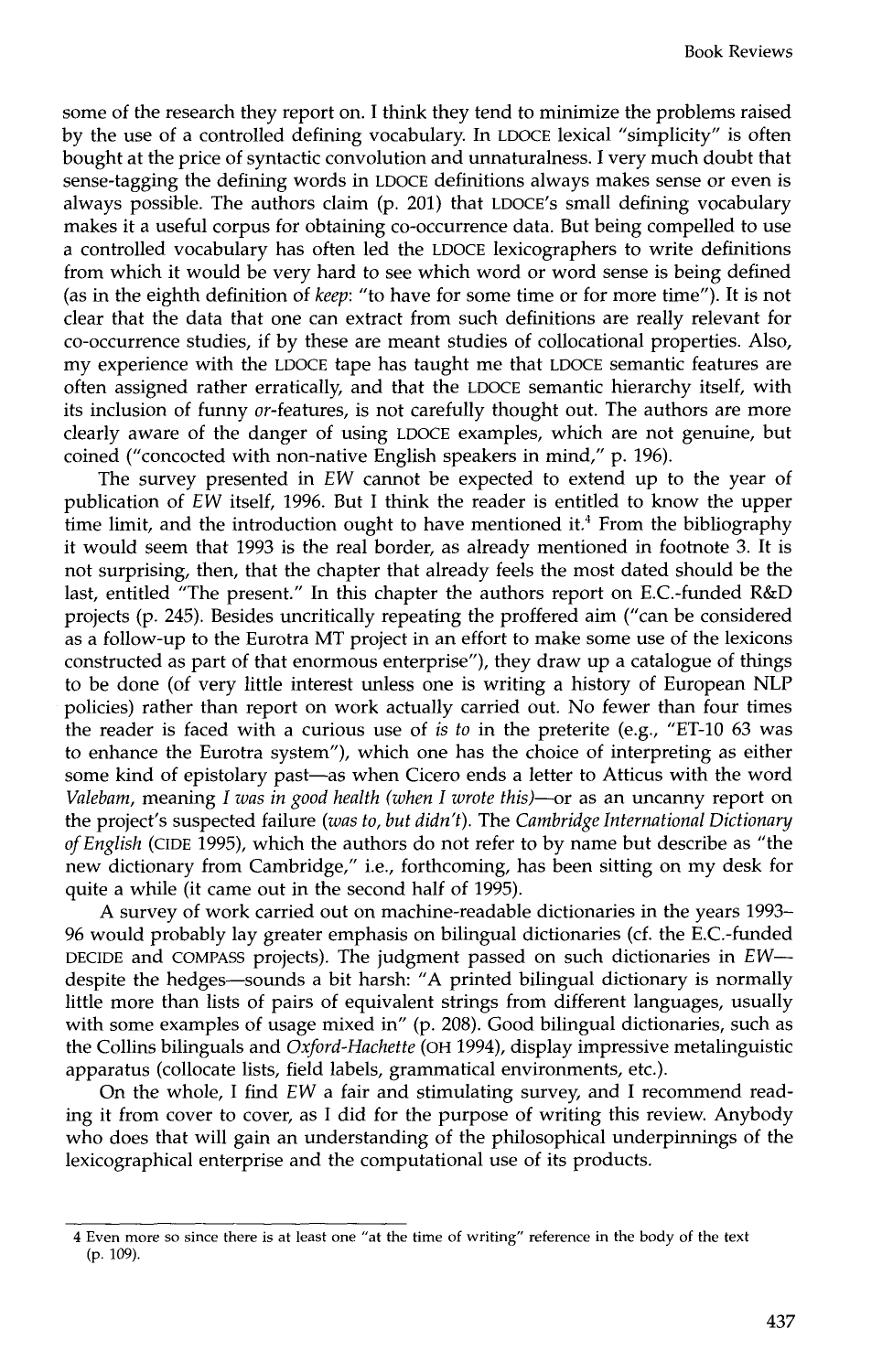I must now turn to my main criticism of *EW,* which concerns the lack of care with which it was written and put together. The authors were wrong to skip lightly over--not to say skip *tout court--the* necessary final stages of book production, which are always of crucial importance, and even more so when more than one writer is involved.

The contributions have not been carefully integrated into a final product, which should read like a seamless whole. On the contrary, one all too readily feels the lack of an overseer. One example among several is the discussion of WordNet. It is distributed over several sections, which would be acceptable if one felt from that distribution of the information that that is the best way of building a complex picture. But what we have is first a general presentation and discussion on pages 126-7, followed on page 145 by a much shorter introduction, where the authors do refer back to the earlier discussion, but at the same time give the impression that they do not know (or have totally forgotten) what is written there. Another striking example of this lack of integration is provided by the discussion of the ACQUILEX project. On pages 209-11, we get a discussion of the creation of the ACQUILEX Lexical Knowledge Base and of the socalled *grinding* rules (a perceptive and critical assessment), without any reference to anywhere else in *EW.* On page 245 ACQUILEX I and II are briefly mentioned, with a "were discussed earlier in detail" warning, but there is no reference to pages 209-11. On pages 246-7 we get a new subtitle, "ACQUILEX", and a very general overview of the project's aims, which is what one would have expected to start with (and again, no pointer to anywhere else in *EW).* 

*EW* also exhibits problems with "cut-and-paste" passages, probably from earlier contributions by the authors. A book ought to be written on the negative impact of word-processing systems on writing skills! Instead of rewriting (which is often accompanied by some amount of rethinking), we all tend to import and inject into our texts bits that were written for other purposes. They may be adequate from a strictly "content" point of view, but they often carry over telltale signs of the context they were embedded in. A clear example in *EW* is the final paragraph of Chapter 10 (p. 181), which is not a conclusion at all but an abstract. The chapter is devoted to "Genus hierarchies and networks," which of course includes a full discussion of the derivation of semantic networks from LDOCE. The paragraph in question reads as follows:

Automatic techniques for selecting the genus term in an LDOCE definition and disambiguating it relative to the senses of LDOCE have proved very effective. A hierarchy of 39,000 nouns and phrases defined in LDOCE was constructed using these results. Analysis of this hierarchy shows that it is relatively shallow (the median depth of a node is two levels down), but this is mostly a consequence of restricting the defining vocabulary to a small set.

*EW* is marred by a number of stylistic infelicities. In the best of cases, they are only annoying (like typos, to be discussed below); at worst, they prevent understanding. Of the former type are the following:

- "[Dictionaries] wait almost all their useful lives on shelves waiting to be all too briefly consulted" (p. 75);
- "As for the corpus being used to decide how to partition a word into senses, it should be noted that although the corpus helps the lexicographer to partition a word into senses,  $\dots$ " (p. 102).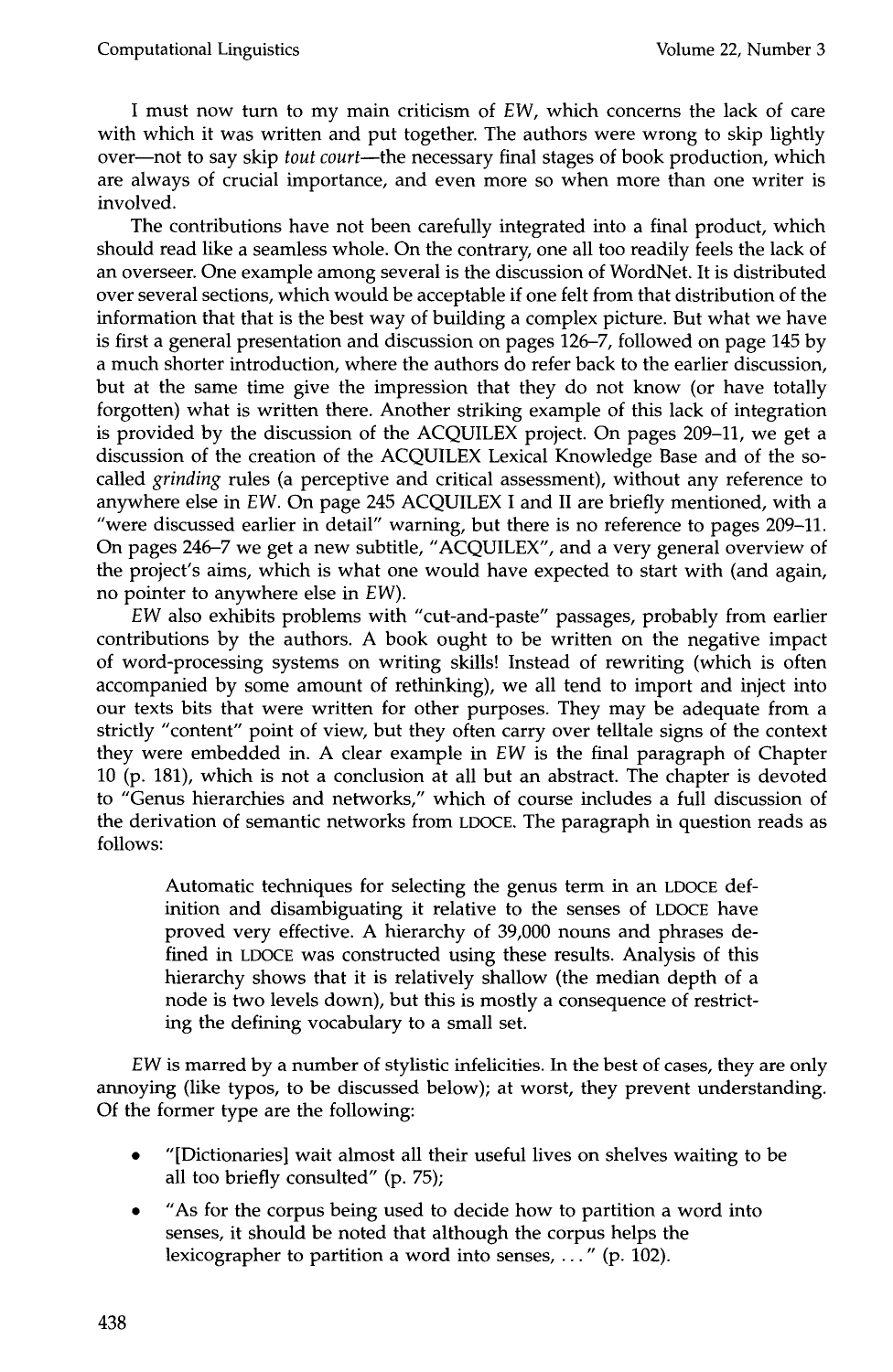## Of the latter type:

- "Other researchers believe that dictionaries may indeed contain sufficient knowledge, although that knowledge may be implicit, because that knowledge can be made explicit ..." (p. 142);
- "the gathering aspect is called the Cambridge Language Survey" (p. 244);
- "Various percentages of the system's semantic lexicon were reduced" (p. 252).

It may seem a petty cavil to bring up the question of typos,<sup>5</sup> but *EW* exceeds the tolerance threshold for a published book, let alone an expensive hardback. What is acceptable for pre-publication conference proceedings is not necessarily acceptable in a finished product. Particularly exceptionable are the typos that a simple-minded spelling checker would normally catch: *be be* (p. 3), *nineteeth* (p. 65), *concerened* (p. 86), *examing* (p. 107), *accomodated* (p. 125), *aquisition* (p. 131), *proununciation* (p. 139), *coocurrences* (p. 152), *co-ocurrence* (p. 186), *exisiting* (p. 243), *sematics* (p. 274). My favorite is *Bolf-Berunek and Newman* (p. 270): has anybody actually proofread that?—it sounds as if it came straight out of a (highbrow?) sitcom. In at least one case the reader will undoubtedly want to know whether the typo is in the corpus or in *EW's* printing of the corpus *(edage* for *edge in* the first corpus line of Figure 11.1, p. 187).

What's worse, some typos might leave the reader somewhat puzzled. Let the reader make up his or her own errata list with the following: *word* (p. 40, l.  $4 \rightarrow$  *wood*), *and* (p. 103, l. 25  $\rightarrow$  *were), I* (p. 140, l. 8  $\rightarrow$  *I0), described* (p. 234, l. 1  $\rightarrow$  *derived*). And I am still puzzled by the following (should *later* read as *larger?):* "Grammatical information is secondary, but also useful, particularly for the predictions of later grammatical constructions that are made possible by the LDOCE comprehensive grammar for English" (p. 235).

The bibliography would have been clearer if a separate section had been devoted to dictionaries and corpora. COBULID is mentioned on page 5 and again on page 64, but is not a bibliographical entry. We have to wait until page 98 to have a reference to Sinclair 1987a, which has its entry in the reference list (although the text associated with the entry has an intrusive *In* as if it were a paper in a book). The reference list is defaced by a number of typos, some affecting authors' names *(Schuetze* instead of *Schutze, Morgeai* instead of *Mergeai).* There are also missing entries: *Jansen et al. 1985*  (referred to on page 209), *Krovetz 1992* (p. 98).

The index seems reliable enough, but I have been unable to find the rationale followed by the authors for the inclusion of people's names. At some point, I thought I had found out: proper names are included in the index when they are mentioned in the body of the text without being included in a bibliographical reference (e.g., *Grace Murray Hopper,* p. 28). But pursuing that hypothesis further on in the book proved it wrong *(Guzman* and *Brady* on page 107, *Marcus* on page 108 are neither in the bibliography nor in the index).

In conclusion: *EW* is a valuable survey, but was much too hastily written and put together.

<sup>5</sup> Although I feel entitled to protest against the misspelling of my own name *(Michiel* on page 86), even if I am in good company *(Borguraev,* on page 143, twice!).